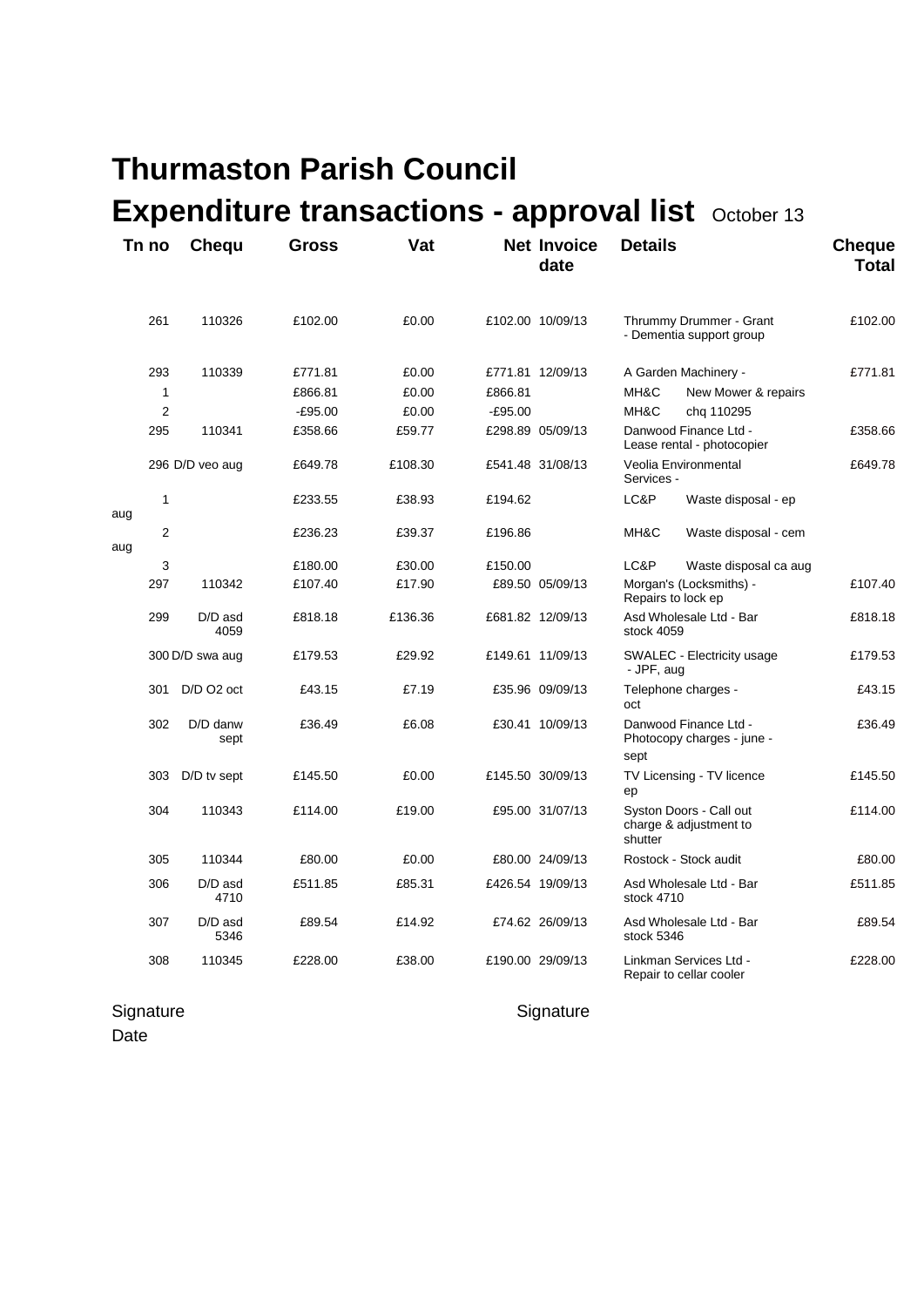| <b>Thurmaston Parish Council</b> |                       |            |                |                    |                  |                                                                             |           |  |  |
|----------------------------------|-----------------------|------------|----------------|--------------------|------------------|-----------------------------------------------------------------------------|-----------|--|--|
|                                  |                       |            |                |                    |                  | <b>Expenditure transactions - approval list</b> October 13                  |           |  |  |
|                                  | Tn no Chequ Gross Vat | <b>Net</b> | <b>Invoice</b> | <b>Details</b>     | date             | <b>Cheque</b>                                                               | Total     |  |  |
|                                  |                       |            |                |                    |                  |                                                                             |           |  |  |
| 309                              | D/D cctv sil<br>sept  | £21.66     | £3.61          |                    | £18.05 18/09/13  | <b>British</b><br>Telecommunications -<br>CCTV charges - silverdale<br>sept | £21.66    |  |  |
| 310                              | D/D barc -<br>sept    | £14.60     | £0.00          |                    | £14.60 19/09/13  | Barclays Bank - Bank<br>charges - sept                                      | £14.60    |  |  |
| 311                              | 110346                | £60.00     | £0.00          |                    | £60.00 19/09/13  | Rite Clean Ltd - Window<br>cleaning mh                                      | £60.00    |  |  |
| 312                              | 110347                | £180.00    | £0.00          |                    | £180.00 01/10/13 | Charnwood Borough<br>Council - Licencing -<br>annual maintenance fee        | £180.00   |  |  |
| 313                              | Bobs clean<br>oct     | £165.00    | £0.00          |                    | £165.00 08/10/13 | Cleansweep -                                                                | £165.00   |  |  |
| 1                                |                       | £77.00     | £0.00          | £77.00             |                  | MH&C<br>Cleaning services mh                                                |           |  |  |
| $\overline{c}$                   |                       | £88.00     | £0.00          | £88.00             |                  | LC&P<br>Cleaning services jpf                                               |           |  |  |
| 314                              | $D/D$ cbc $ep$<br>oct | £347.00    | £0.00          |                    | £347.00 02/10/13 | Charnwood Borough<br>Council - Non domestic<br>rate - ep                    | £347.00   |  |  |
| 315                              | D/D cbc jpf<br>oct    | £407.00    | £0.00          |                    | £407.00 02/10/13 | Charnwood Borough<br>Council - Non domestic<br>rate - jpf                   | £407.00   |  |  |
| 316                              | $D/D$ cbc<br>cem oct  | £96.00     | £0.00          |                    | £96.00 02/10/13  | Charnwood Borough<br>Council - Non domestic<br>rate - cem                   | £96.00    |  |  |
| 317                              | $D/D$ cbc<br>oct      | £208.00    | £0.00          |                    | £208.00 02/10/13 | Charnwood Borough<br>Council - Non domestic<br>rate - mh                    | £208.00   |  |  |
| 318                              | D/D scotp<br>oct      | £1,276.00  | £162.31        | £1,113.69 03/10/13 |                  | Scottish Power -                                                            | £1,276.00 |  |  |
| $\mathbf{1}$                     |                       | £110.00    | £5.24          | £104.76            |                  | MH&C<br>Electricity usage cem                                               |           |  |  |
| 2                                |                       | £313.00    | £14.90         | £298.10            |                  | MH&C<br>Electricity usage mh                                                |           |  |  |
| 3                                |                       | £853.00    | £142.17        | £710.83            |                  | LC&P<br>Electricity usage ep                                                |           |  |  |
| 319                              | D/D cro<br>716        | £35.74     | £5.96          |                    | £29.78 11/09/13  | Crown Decorating Centre -<br>Maintenance - paint ep<br>716                  | £35.74    |  |  |
| 320                              | Bobs payr<br>aug      | £42.00     | £7.00          |                    | £35.00 19/09/13  | Payroll Connect Ltd -<br>Payrole services - Aug                             | £42.00    |  |  |

Signature Signature Signature

Date

321 D/D asd £36.34 £6.06 £30.28 03/10/13 Asd Wholesale Ltd - Bar £36.34

322 D/D cdc £19.79 £3.30 £16.49 25/09/13 Crown Decorating Centre - £19.79

323 D/D crp £31.92 £5.32 £26.60 25/09/13 Crown Paints Ltd - £31.92

5956 stock 5956

5490 Maintenance - paint

6484 Maintenance - paint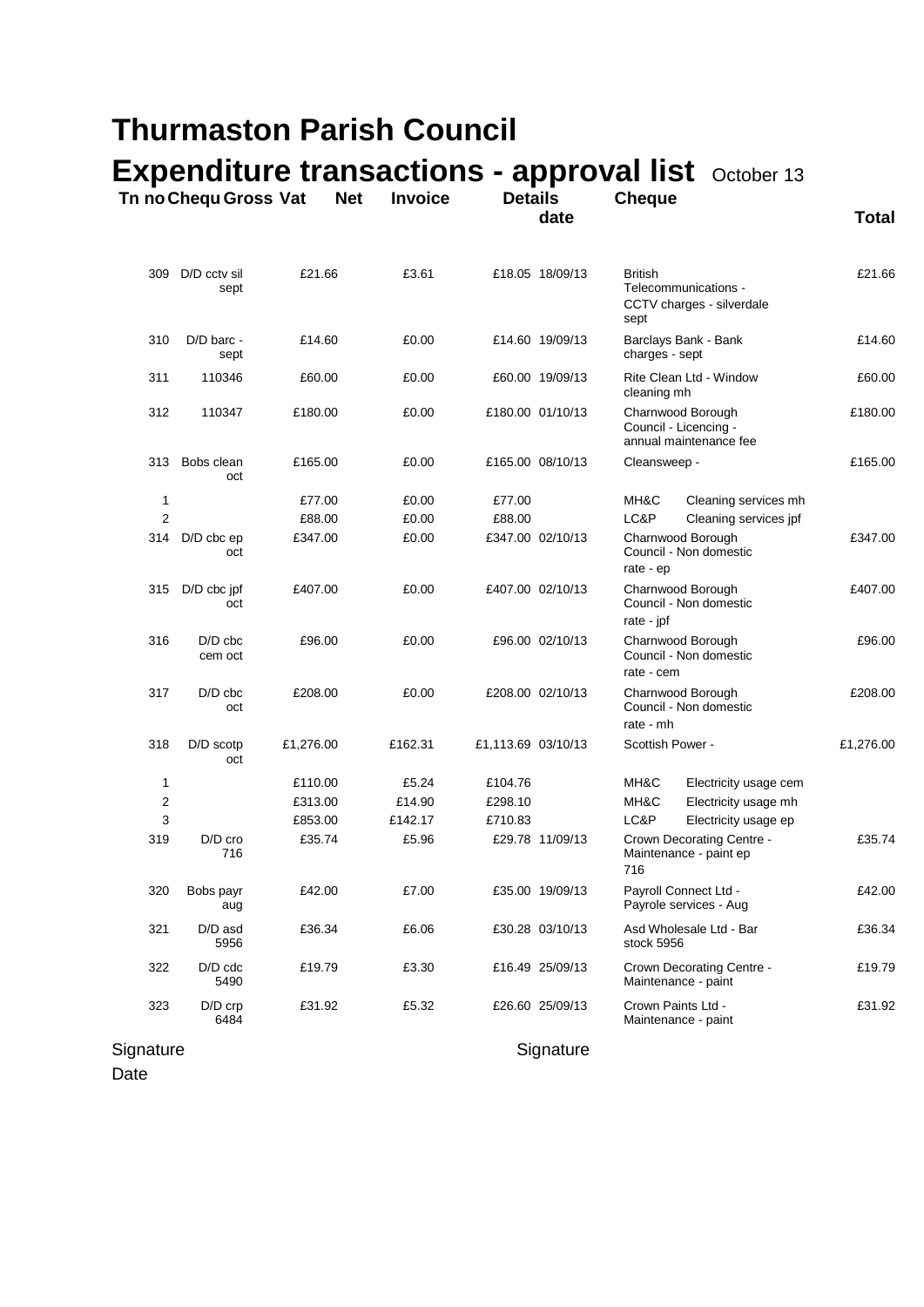| <b>Thurmaston Parish Council</b> |                         |            |                |                |                  |                                                                            |                                                            |              |  |
|----------------------------------|-------------------------|------------|----------------|----------------|------------------|----------------------------------------------------------------------------|------------------------------------------------------------|--------------|--|
|                                  | Tn no Chequ Gross Vat   | <b>Net</b> | <b>Invoice</b> | <b>Details</b> | date             | <b>Cheque</b>                                                              | <b>Expenditure transactions - approval list</b> October 13 | <b>Total</b> |  |
| 324                              | 110348                  | £18.00     | £3.00          |                | £15.00 16/09/13  | for container tmjfc                                                        | Morgan's (Locksmiths) - Key                                | £18.00       |  |
| 325                              | 110349                  | £180.00    | £30.00         |                | £150.00 04/10/13 |                                                                            | <b>Creare Communications</b><br>Ltd - Hosting transfer     | £180.00      |  |
| 327                              | Bobs rays<br>oct        | £97.54     | £16.25         |                | £81.29 19/09/13  |                                                                            | Rays Supplies - Bar stock                                  | £97.54       |  |
| 328                              | Bobs allp<br>oct        | £43.95     | £7.33          |                | £36.62 26/09/13  | Supplies - Cleaning<br>products                                            | All Purpose Cleaning                                       | £43.95       |  |
| 329                              | Bobs espo<br>oct        | £59.23     | £9.88          |                | £49.35 05/09/13  | Espo-                                                                      |                                                            | £59.23       |  |
| 1                                |                         | £10.80     | £1.80          | £9.00          |                  | GEN                                                                        | Stationery                                                 |              |  |
| 2                                |                         | £23.09     | £3.85          | £19.24         |                  | LC&P                                                                       | Cleaning materials                                         |              |  |
| 3                                |                         | £17.92     | £2.99          | £14.93         |                  | LC&P                                                                       | Cleaning materials                                         |              |  |
| 4                                |                         | £7.42      | £1.24          | £6.18          |                  | <b>GEN</b>                                                                 | Stationery                                                 |              |  |
| 330                              | Bobs vik<br>oct         | £214.08    | £31.04         |                | £183.04 10/09/13 | Viking Direct -                                                            |                                                            | £214.08      |  |
| 1<br>ep                          |                         | £119.99    | £20.00         | £99.99         |                  | LC&P                                                                       | Office furniture - desk                                    |              |  |
| 2                                |                         | £8.94      | £1.49          | £7.45          |                  | LC&P                                                                       | Cleaning materials                                         |              |  |
| 3                                |                         | £29.99     | £5.00          | £24.99         |                  | <b>GEN</b>                                                                 | Staff purchase RR                                          |              |  |
| 4                                |                         | £27.87     | £0.00          | £27.87         |                  | LC&P                                                                       | Refreshments                                               |              |  |
| 5                                |                         | £27.29     | £4.55          | £22.74         |                  | <b>GEN</b>                                                                 | Stationery                                                 |              |  |
| 331                              | 110350                  | £28.25     | £4.71          |                | £23.54 30/09/13  | - cem                                                                      | Buildbase - Base for bench                                 | £28.25       |  |
| 332                              | 110351                  | £60.00     | £10.00         |                | £50.00 24/09/13  | of maypole gd st                                                           | Timberplay Ltd - Inspection                                | £60.00       |  |
| 333                              | $D/D$ crp<br>4523       | £78.67     | £13.11         |                | £65.56 01/10/13  | Paint for ep                                                               | Crown Decorating Centre -                                  | £78.67       |  |
| 334                              | 110352                  | £27.11     | £4.52          |                | £22.59 12/09/13  |                                                                            | Ask Millers Ltd - Materials                                | £27.11       |  |
| 335                              | D/D Bt pc<br>br oct     | £64.80     | £10.80         |                | £54.00 02/10/13  | <b>British</b><br>Telecommunications -<br>Broadband charges 1/4<br>payment |                                                            | £64.80       |  |
| 336                              | D/D Bt cctv<br>sil sept | £21.66     | £3.61          |                | £18.05 18/09/13  | <b>British</b><br>CCTV sil sept                                            | Telecommunications -                                       | £21.66       |  |

Signature Signature Signature **Date**